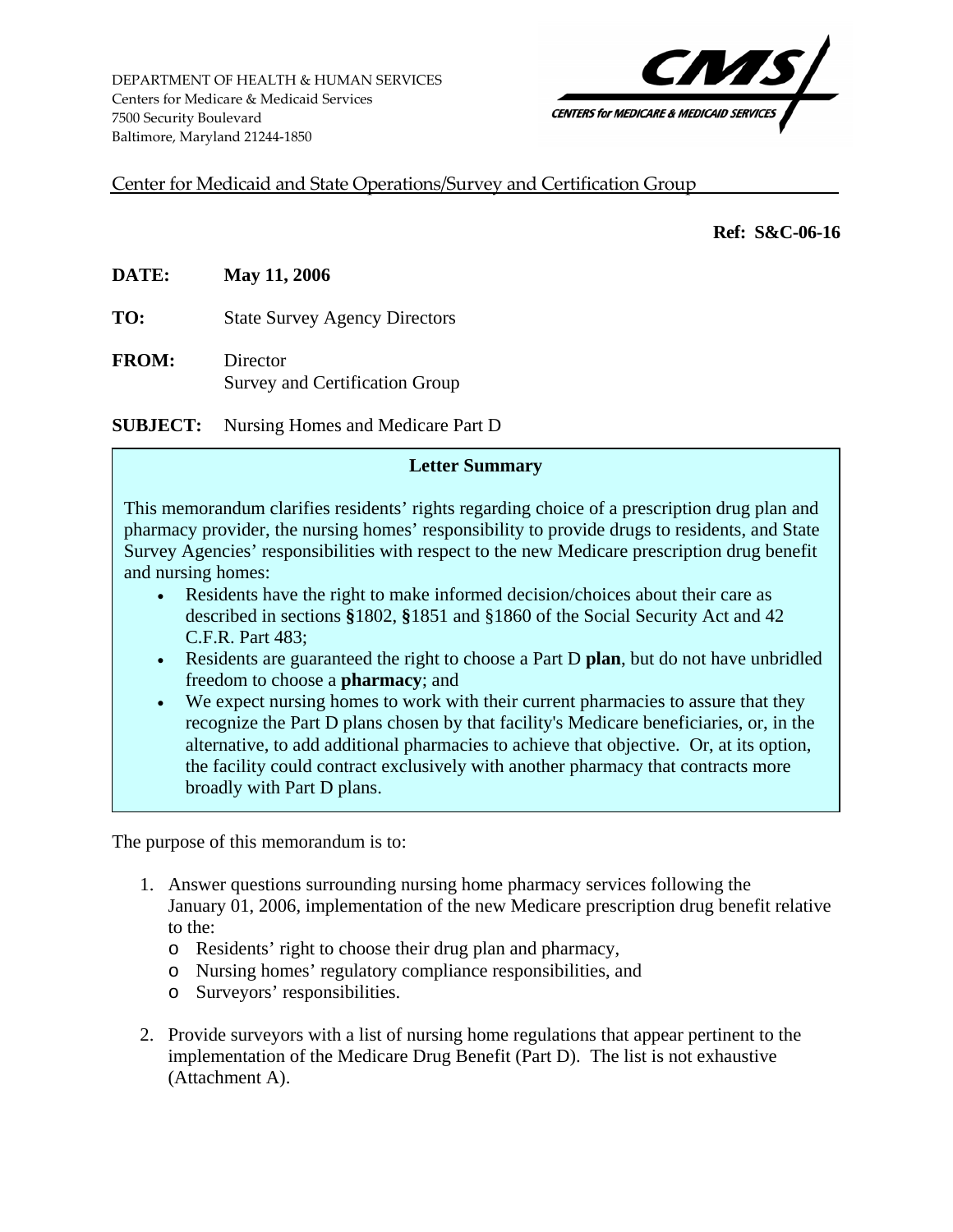- 3. Provide surveyors with reference resources relative to Medicare Part D and nursing homes regulatory requirements (Attachments B&C).
- 4. Reinforce our commitment to provide high quality care and services to all beneficiaries.

### **Resident Rights**

The freedom of choice provisions at sections  $\S 1802$  and  $\S 1902(a)(23)$  of the Social Security Act provide that any individual entitled to insurance benefits under Medicare or Medicaid may obtain health services from any institution, agency, or person qualified to participate under this title. In addition, residents are guaranteed the right to choose their Medicare Prescription Drug Benefit Plan at section §1860D of the Social Security Act.

These provisions do not, however, give unbridled freedom of choice for nursing home residents to choose a pharmacy, with the exception of those states with a "right-to-choose" state law. Sections 1819(b)(4)(A)(iii) and 1919(b)(4)(A)(iii) of the Social Security Act require a skilled nursing facility and a nursing facility, respectively, to provide "pharmaceutical services (including procedures that assure the accurate acquiring, receiving, dispensing, and administering of all drugs and biologicals to meet the needs of each resident)." We believe these statutory provisions place the responsibility for accurately administering drugs on the nursing home and with that responsibility the right to define certain standards for labeling, packaging, storage, processing, and administration of drugs. These standards are essential in assuring that the resident is protected from medication errors.

Nursing home residents, like all other Medicare beneficiaries, have a right to choose their Part D plans. The statute, at section 1860D-1, and implementing regulations at 42 C.F.R. 423.32, ensure that right and do not lessen that right simply by virtue of the beneficiary's admission to a nursing facility. There may be cases where a nursing home acts in a way that frustrates a beneficiary's ability to receive cost effective coverage under Part D for needed prescription drugs under his or her preferred plan. For example, where the facility exclusively engages a pharmacy that does not have an arrangement with the Part D plan selected by the beneficiary, the beneficiary may be unable to obtain coverage of needed drugs through his or her Part D plan, and may incur higher Part D premiums and/or cost sharing if he or she must switch to an alternative plan in order to receive Part D coverage of his or her drugs. Or, a facility may overreach its authority and try to steer a resident to one or more Part D plans preferred by the facility or its pharmacy. Residents in such cases might feel compelled to choose another Part D plan that may not best satisfy their needs in order to conform to the wishes of the facility and its pharmacy. Such facility behavior would violate its obligations under the facility requirements of participation at 42 C.F.R. 483.12(d) which prohibit a facility from requiring residents to waive their Medicare rights. Additionally, failure by a facility to permit residents to receive coverage of needed drugs that would be available from the Part D plan of their choosing could constitute a violation of the facility's pharmacy obligations under 42 C.F.R. 483.60 which obligates facilities to acquire all drugs that meet the needs of each resident. Accordingly, we expect nursing homes to not frustrate a beneficiary's choice in Part D plans, and to work with pharmacies to make sure that a resident's choices are honored so that there is no disruption in the provision of necessary drugs. Specifically, we expect nursing homes to work with their current pharmacies to assure that they recognize the Part D plans chosen by that facility's Medicare beneficiaries, or, in the alternative, to add additional pharmacies to achieve that objective. Or, at its option, the facility could contract exclusively with another pharmacy that contracts more broadly with Part D plans.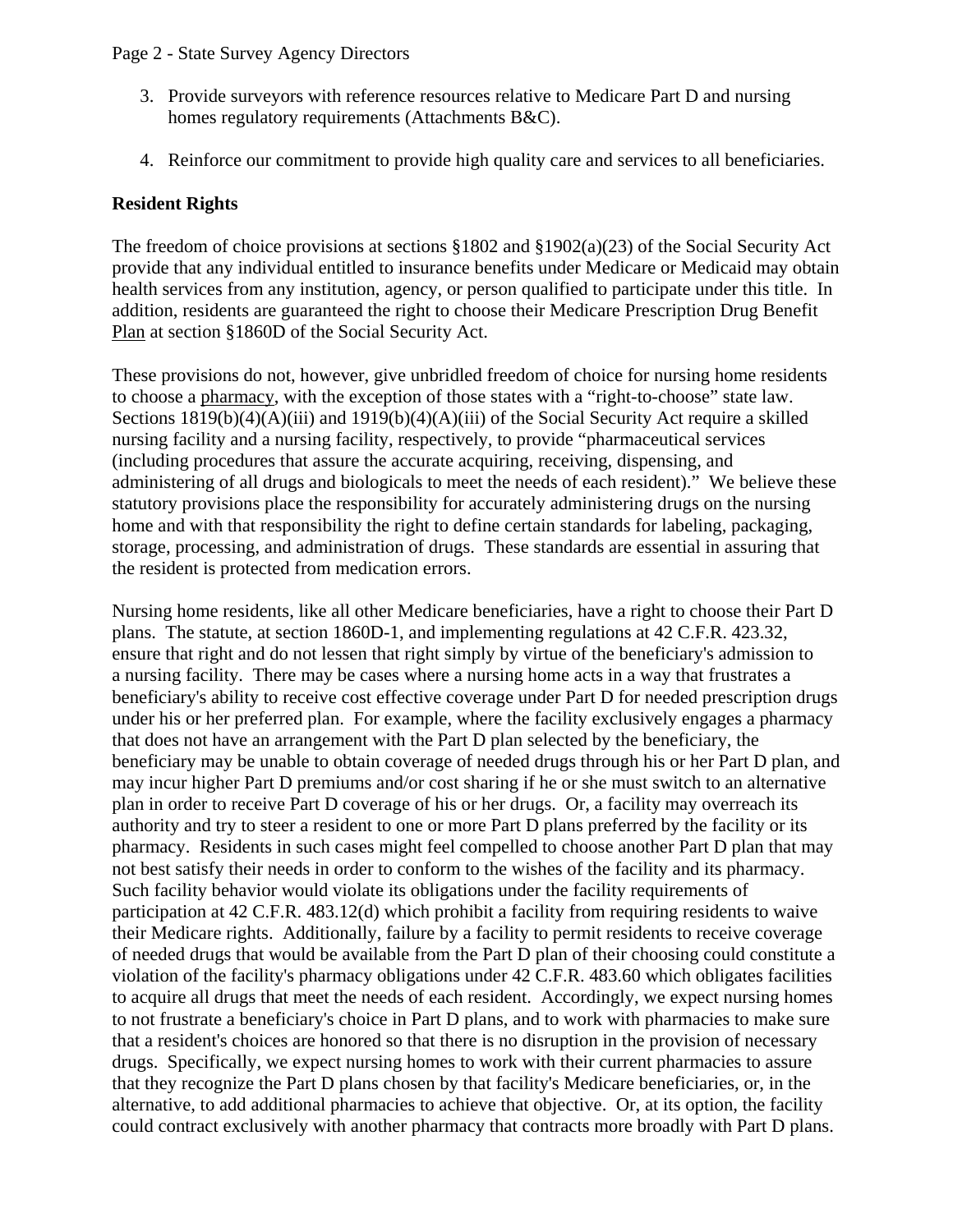#### Page 3 - State Survey Agency Directors

#### **Facility Regulatory Compliance Responsibility**

Nursing homes must have a safe and accurate system for the delivery of medications to their residents. While nursing homes are free to use multiple pharmacies, the first priority of 42 C.F.R 483.60 is to assure that nursing homes provide needed medications for each resident, without errors." Therefore, safety should be considered when making determinations relative to the residents' medications.

Since nursing homes are responsible for the safety and efficacy of the medication delivery system to their residents, they hold the responsibility for selecting a pharmacy or pharmacies that are willing and able to accommodate the Medicare Prescription Drug Benefit Plans chosen by all residents of their nursing home.

Under no circumstances should a nursing home require, request, coach, or steer any resident to select or change a plan for any reason. Furthermore, a nursing home should not knowingly and/or willingly allow the pharmacy servicing the nursing home to require, request, coach, or steer any resident to select or change a plan [42 C.F.R. §483.12(d)]. Nursing homes may, and are encouraged to, provide information and education to residents on all available Part D plans.

Nursing homes should provide residents with an explanation, on admission or immediately if the resident is already in the nursing home at the time of the plan implementation, of their right to choose their prescription drug benefit plan [42 C.F.R. §483.12(d)].

#### **Surveyor Responsibility**

State Survey Agencies will continue to monitor nursing homes for compliance with regulations as outlined in the regulations at 42 C.F.R. Part 483 and accompanying surveyor guidance. For example, surveyors should cite §483.60 (F426) if nursing homes are not providing pharmaceutical services to meet the need of each resident.

To the extent a survey or complaint investigation finds the resident's right to choose a Part D plan is denied as a result of pharmacy limitations, or for any other reason, surveyors should:

- Educate nursing home administrators as to the distinction between a resident's choices of plans, the nursing home's choice of pharmacies, and the nursing home's responsibility to protect the resident's right to Part D plan choices.
- Cite §483.12(d) (F208) if residents are denied the right to select their prescription drug plan, and encourage the nursing home to develop and implement an effective and timely plan of correction.

### **CMS' Survey and Certification Program**

If a complaint involves both a CMS regulatory requirement for nursing homes (such as the residents' rights issue discussed above) and a Part D requirement, the surveyor should act on the survey issue and also notify the appropriate Part D authority.

The appropriate Part D authority is the Part D case manager working in your region.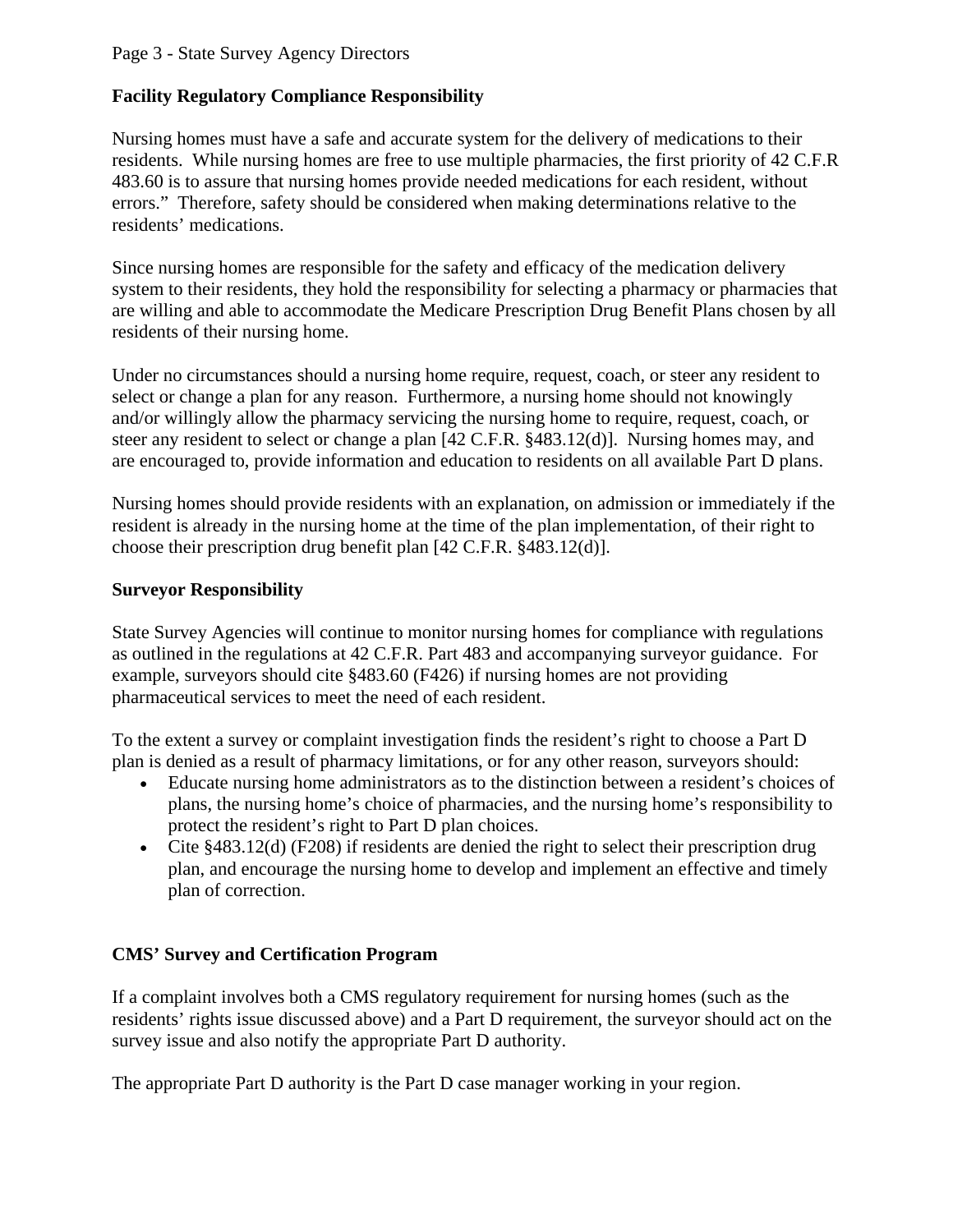## Page 4 - State Survey Agency Directors

For further information please contact Debra Swinton-Spears at (410) 786 -7506 or e-mail at [debra.swinton-spears@cms.hhs.gov.](mailto:debra.swinton-spears@cms.hhs.gov)

**Effective Date:** Immediately. Please ensure that all appropriate staff are informed within 30 days of the date of this memorandum, and disseminate the information to affected providers.

**Training:** The information contained in this announcement should be shared with all survey and certification staff, their managers, and the State/RO training coordinators.

 $\sqrt{s/2}$ Thomas E. Hamilton

cc: Survey and Certification Regional Office Management

Attachments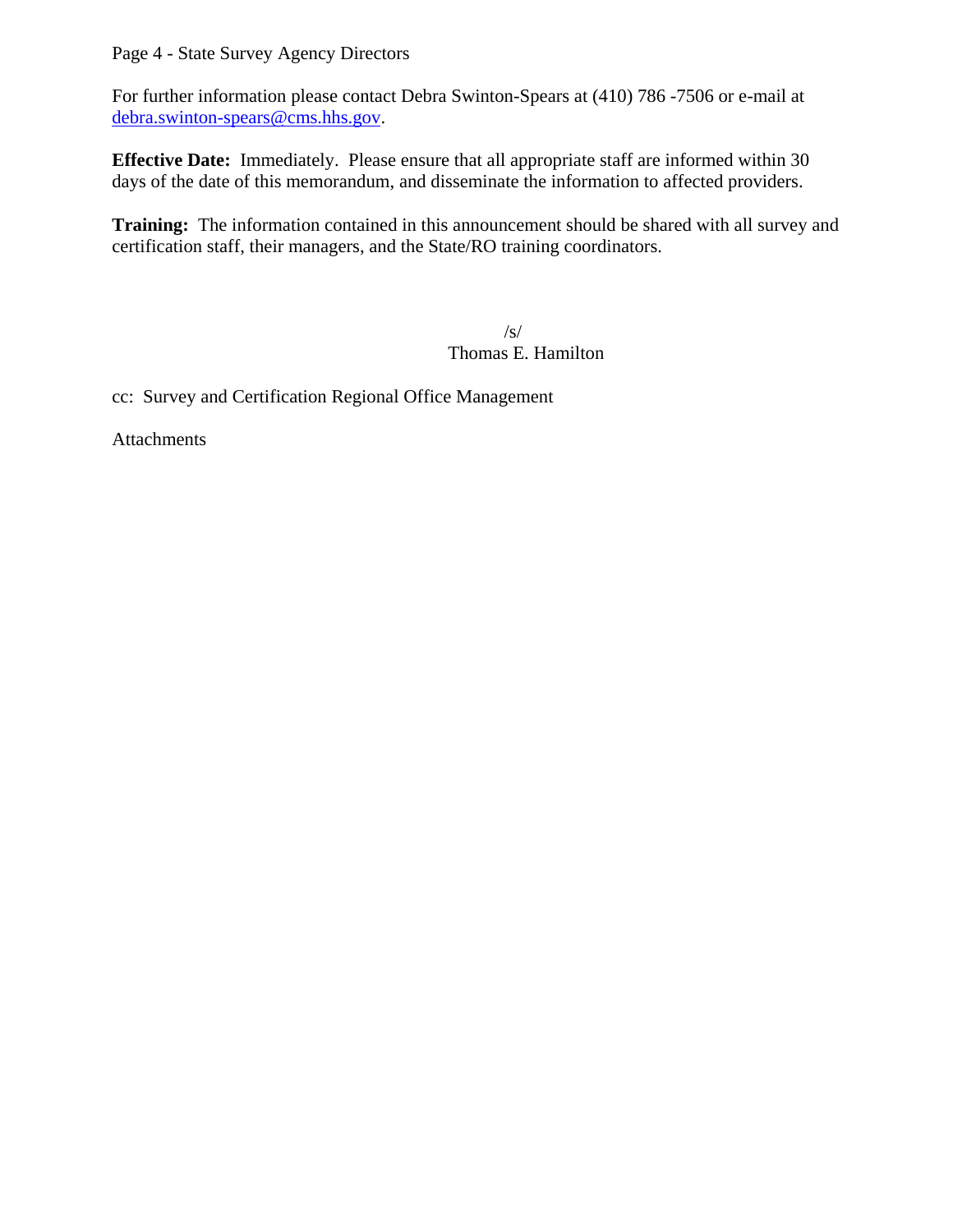#### **SNF Requirements (42 CFR Part 483) for Certification And The Medicare Drug Benefit (Part D) Updated January 6, 2006**

The following skilled nursing facility regulations appear to be pertinent to the implementation of the Medicare Drug Benefit (Part D). This list is not all inclusive.

**483.60 Pharmacy Services. (F425)** "The facility must provide routine and emergency drugs and biologicals to its residents, or obtain them under an agreement described in §483.75(h) of this part."

The Interpretive Guideline states: "A drug…must be provided in a timely manner. If failure to provide a prescribed drug in a timely manner causes the resident discomfort or endangers his or her health and safety, then this requirement is not met."

**483.60(a) Procedures. (F426)** "A facility must provide pharmaceutical services (including procedures that assure the accurate acquiring, receiving, dispensing, and administering of all drugs and biologicals) to meet the needs of each resident."

**483.60(b) Service Consultation. (F427)** "The facility must employ or obtain the services of a licensed pharmacist who - Provides consultation on all aspects of the provision of pharmacy services in the facility;"

**483.75 Administration. (F490)** "A facility must be administered in a manner that enables it to use its resources effectively and efficiently to attain or maintain the highest practicable physical, mental, and psychosocial well-being of each resident."

**483.75(b) Administration. (F492)** "Compliance with Federal, State, and local laws and professional standards. The facility must operate and provide services in compliance with all applicable Federal, State, and local laws, regulations, and codes, and with accepted professional standards and principles that apply to professionals providing services in such a facility."

**483.75(i) Medical Director. (F501)** "The facility must designate a physician to serve as medical director. (2) The medical director is responsible for  $-$  (i) Implementation of resident care policies; and (ii) The coordination of medical care in the facility."

The Interpretive Guideline states: "The medical director is also responsible for policies related to…ancillary services such as laboratory, radiology, and pharmacy; use of medications…and overall quality of care. The medical director is responsible for ensuring that these care policies are implemented."

**483.15(g) Social Services. (F250)** "The facility must provide medically-related social services to attain or maintain the highest practicable physical, mental, and psychosocial well-being of each resident."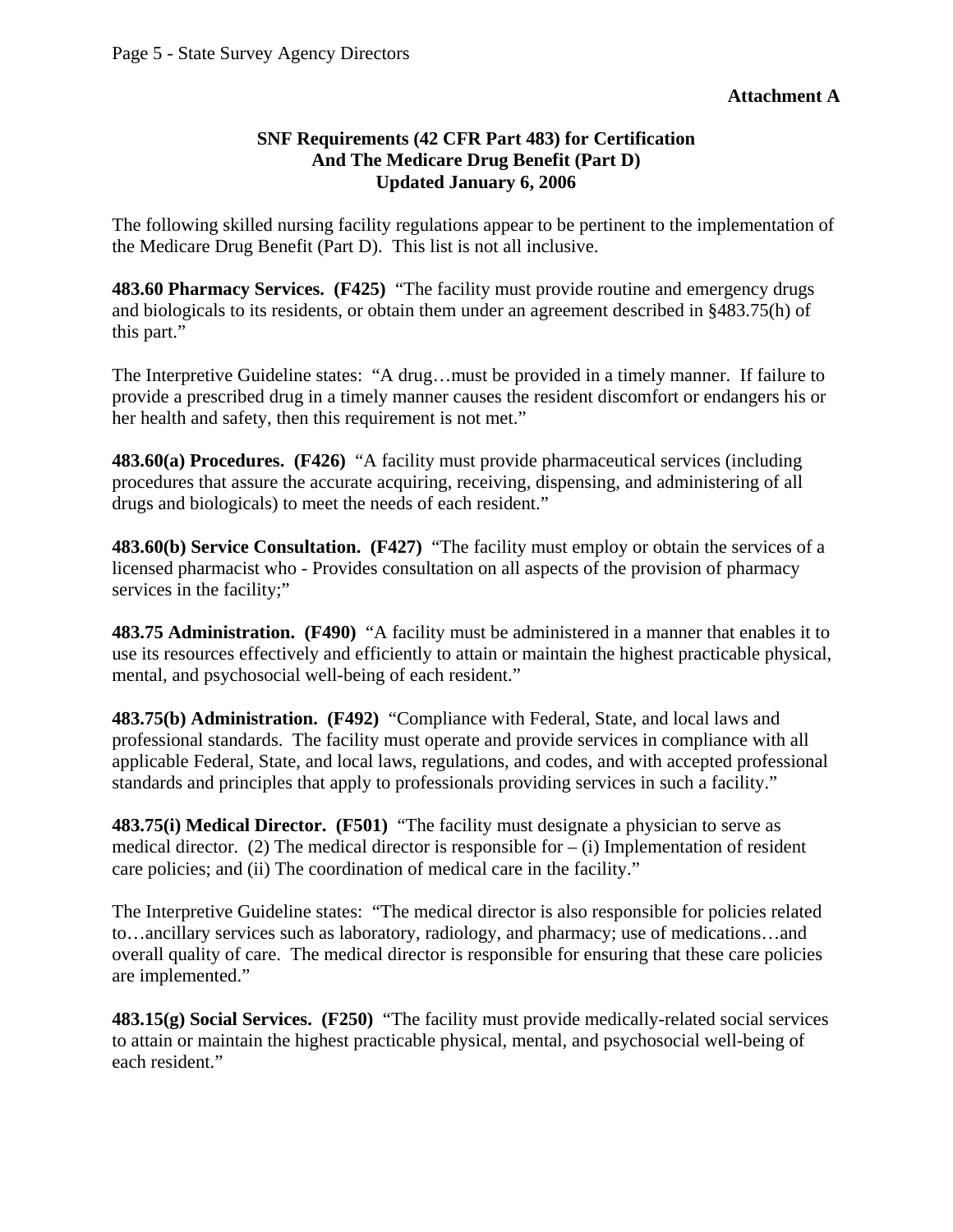#### Page 6 - State Survey Agency Directors

The Interpretive Guideline states: " 'Medically-related social services' means services provided by the facility's staff to assist residents in maintaining or improving their ability to manage their everyday physical, mental, and psychosocial needs. These services might include, for example:

- Assisting staff to inform residents and those they designate about the residents health status and health care choices and their ramifications;
- Making referrals and obtaining services from outside entities;
- Assisting residents with financial and legal matters;
- **Through assessment and care planning process, identifying and seeking ways to support** residents' individual needs;
- Assisting residents to determine how they would like to make decisions about their health care; and
- Finding options that most meet the physical and emotional needs of each resident."

"When needed services are not covered by the Medicaid State plan, nursing facilities are still required to attempt to obtain these services."

**483.10(a)(1) Exercise of Rights. (F151)** "The resident has the right to exercise his or her rights as a resident of the facility and as a citizen or resident of the United States."

**483.10(b)(6) Right to be Informed. (F156)** "The facility must inform each resident before, or at the time of admission and periodically during the resident's stay, of services available in the facility and of charges for those services, including any charges for services not covered under Medicare or by the facility's per diem rate."

**483.10(b)(10) Right to be Informed. (F156)** "The facility must prominently display in the facility written information, and provide to residents and applicants for admission oral and written information about how to apply for and use Medicare and Medicaid benefits, and how to receive refunds for previous payments covered by such benefits."

**483.10(c)(8) Limitation on Charges to Resident Funds. (F162)** "The facility may not impose a charge against the personal funds of a resident for any item or services for which payment is made under Medicaid or Medicare (except for applicable deductible and coinsurance amounts)."

(Drugs and pharmaceuticals are not listed.)

**483.10(j)(2) Access and Visitation Rights. (F172)** "The facility must provide reasonable access to any resident by any entity or individual that provides health, social, legal, or other services to the resident, subject to the resident's right to deny or withdraw consent at any time."

**483.12(d) (1) Admissions Policy (F208)** "The facility must--(i) Not require residents or potential residents to waive their rights to Medicare or Medicaid."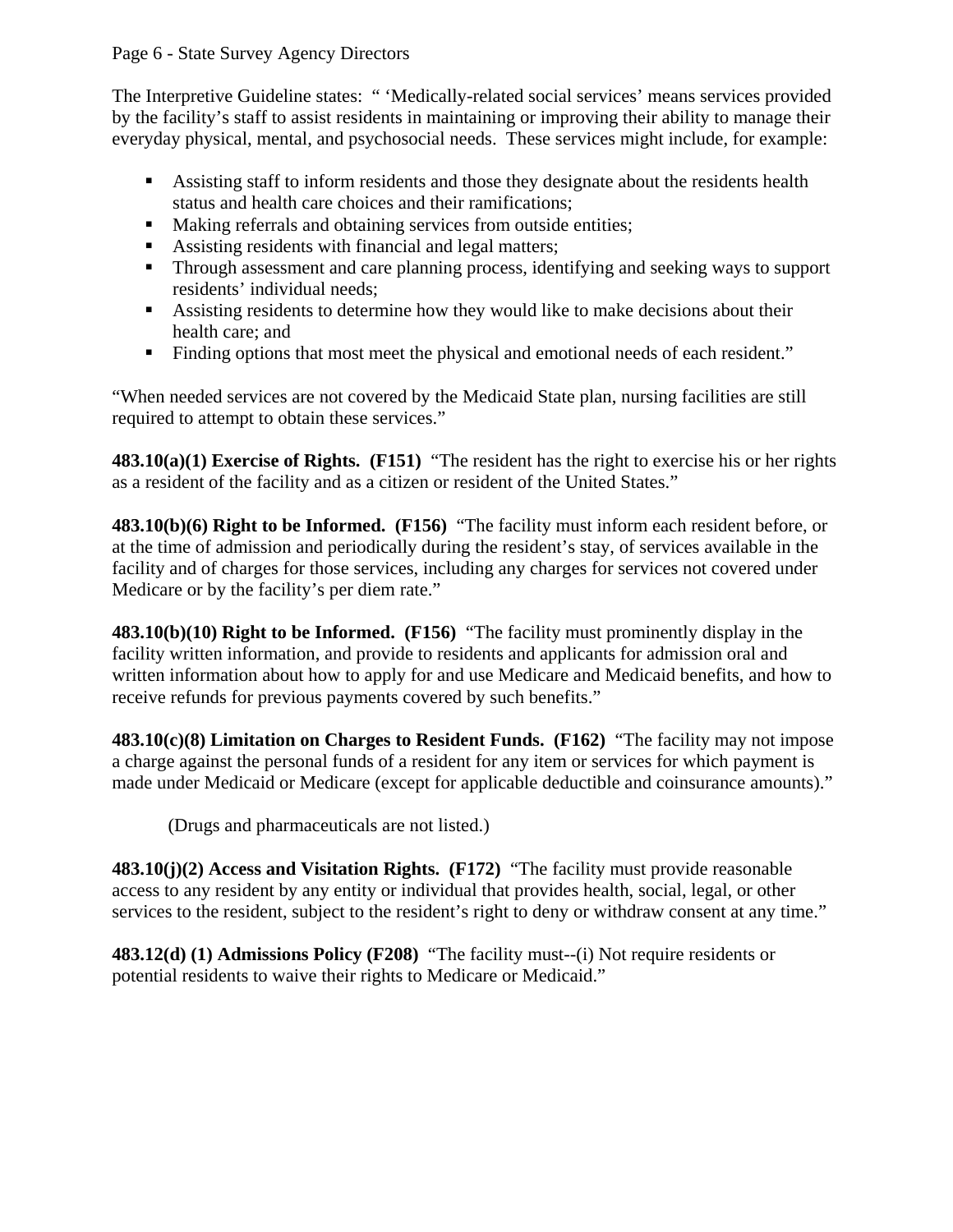**Attachment B** 

## **List of Internet Websites/References Support Tool for Long Term Care Surveyors**

# *Medicare Part D: Impact on Nursing Home Surveys – send satellite broadcast questions*

*and/or comments to* [SCG\\_DNH\\_MedicarePartD@cms.hhs.gov](mailto:SCG_DNH_MedicarePartD@cms.hhs.gov) 

#### *Medicare Part D Webcast: Available through May 2006*  <http://www.cms.hhs.gov/partnerships/news/mma/webcasts.asp>

# *The Centers for Medicare & Medicaid Services (CMS) – State Operations Manual (SOM) Chapters and Appendices*

<http://www.cms.hhs.gov/manuals/>

- Click internet only manuals (IOMs) to the left of your screen
- Scroll down the page and click 100.07 publication
- Scroll down to the bottom of the site page and click on the Appendices Table of Contents

# *Long Term Care Guidance*

[http://www.cms.hhs.gov/pdps/LTC\\_guidance.pdf](http://www.cms.hhs.gov/pdps/LTC_guidance.pdf)

# *Locating Prescription Drug Plans and Medicare Advantage Plans in Your Area*

[www.cms.hhs.gov/map/map.asp](http://www.cms.hhs.gov/map/map.asp)

# *Medicare prescription Drug Plan Cost Estimator Tool*

[www.medicare.gov/medicarereform/MPDP\\_Cost\\_Estimator.asp](http://www.medicare.gov/medicarereform/MPDP_Cost_Estimator.asp)

# *Comprehensive Resource Kit*

<http://www.cms.hhs.gov/partnerships/tools/materials/medicaretraining/hihresourcekit/default.asp>

# *Medicare Prescription Drug Coverage Toolkit*

<http://www.cms.hhs.gov/partnerships/tools/materials/medicaretraining/MPDCoutreachkit.asp>

# *Medicare Prescription Drug Plan Finder Training Demonstration*

<http://media.cms.hhs.gov/>

# *Online Training Modules*

<http://www.cms.hhs.gov/partnerships/tools/materials/medicaretraining/default.htm>

# *Medlearn Matters*

<http://www.cms.hhs.gov/medlearn/matters/>

#### *Medicare Spotlights 1-800-MEDICARE* <http://www.medicare.gov/>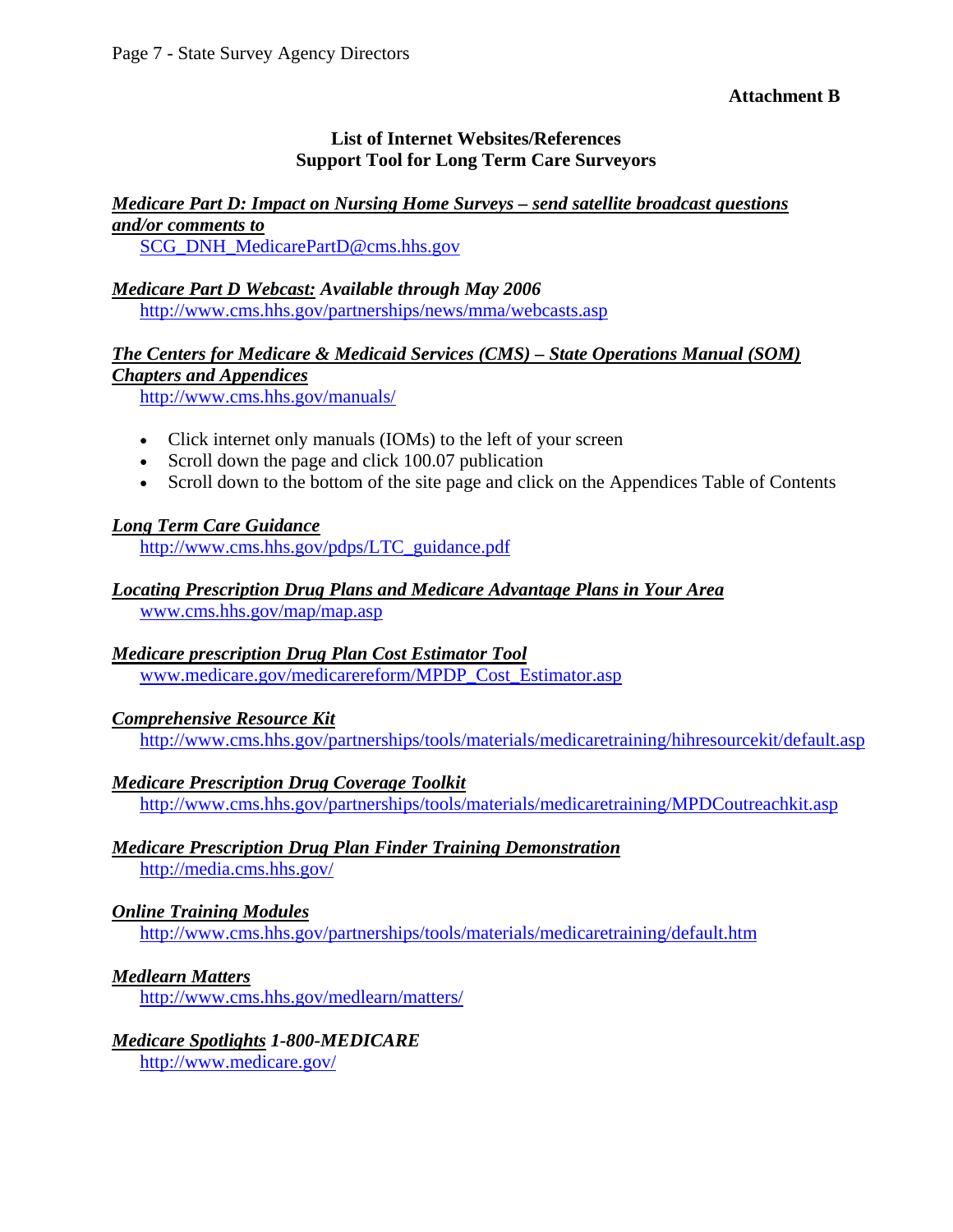# *CMS – Guidance to State Survey Agency Directors and Regional Offices (Survey & Certification Letters)*

*<http://www.cms.hhs.gov/SurveyCertificationGenInfo/>*

• Generally, survey and certification letters are issued on the second Thursday of every month; however, they may be issued "off cycle." These letters contain policy instructions and updates. Letters are available on the internet within a week after issuance.

## *CMS – Sharing Innovations in Quality (Repository of Clinical Standards and Guidelines)* *[http://siq.air.org](http://siq.air.org/)*

• "Sharing Innovations in Quality" (SIQ) is a repository of information on clinical standards and guidelines useful to surveyors and to professionals in the nursing home setting. SIQ is sponsored by CMS and hosted by the American Institutes for Research (AIR). The guidelines are examined annually to assure that they are up-to-date, and new ones are added on a continuous basis.

# *CMS – Medicare Quality Improvement*

*[http://www.medqic.org](http://www.medqic.org/)*

• CMS developed this online resource of quality improvement information for Medicare's National Quality Improvement Priorities.

# *CMS –Survey and Certification Training*

*<http://www.cms.hhs.gov/SurveyorTraining/>*

#### *CMS – Satellite Training at internet streamline* *<http://cms.internetstreaming.com/>*

• We recommend that you bookmark this site, as your "home" for CMS Surveyor Courses.

# *CMS – Minimum Data Set training*

*<http://www.mdstraining.org/upfront/u1.asp>*

• Web-Based Lessons course for Resident Assessment Instrument/Minimum Data Set (RAI/MDS) are posted here in the form of modules.

# *CMS – RAI/MDS manual*

*<http://www.cms.hhs.gov/quality/mds20/>*

# *Environmental Protection Agency*

*[http://www.epa.gov](http://www.epa.gov/)*

*Prescription Drugs Guide* *[www.Epocrates.com](http://www.epocrates.com/)*

## *The Association for Professionals in Infection Control and Epidemiology, Inc. (APIC) [http://www.apic.org](http://www.apic.org/)*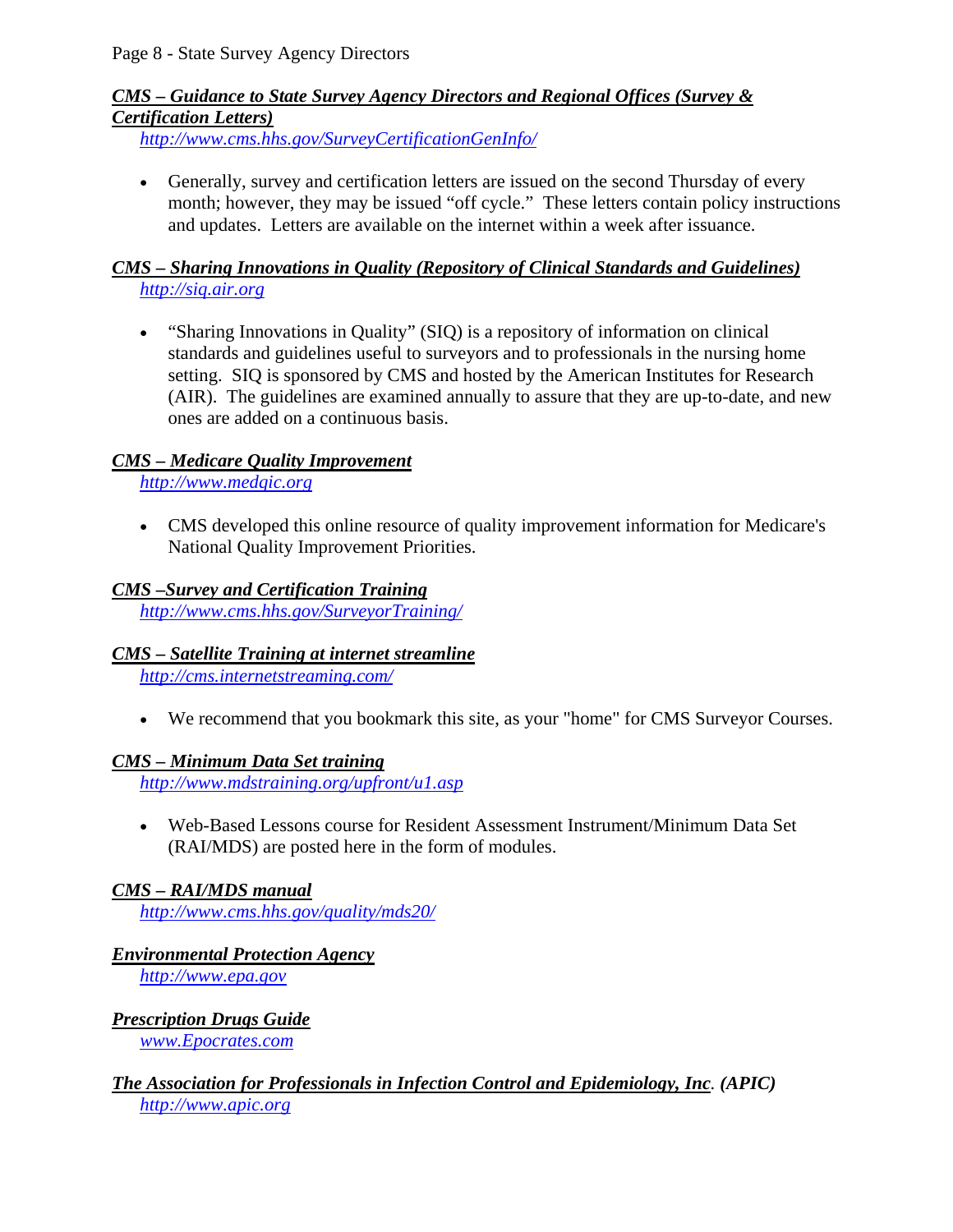### *The American Association of Nurse Assessment Coordinators (AANAC)* *[http://www.aanac.org](http://www.aanac.org/)*

#### *The Alzheimer's Association* *[http://www.alz.org](http://www.alz.org/)*

### *The Centers for Disease Control and Prevention (CDC) [http://www.cdc.gov](http://www.cdc.gov/)*

- *U.S. Food and Drug Association (FDA)* *[http://www.fda.gov](http://www.fda.gov/)*
- *FDA– Food Safety Information* *[http://www.foodsafety.gov](http://www.foodsafety.gov/)*

### *The American Diabetes Association* *[http://www.diabetes.org](http://www.diabetes.org/)*

#### *The American Dietetic Association* *[http://www.eatright.org](http://www.eatright.org/)*

#### *The U.S. Department of Agriculture Food Safety and Inspection Service (FSIS) [http://www.fsis.usda.gov](http://www.fsis.usda.gov/)*

*Disability Resources* *[http://www.disability.gov](http://www.disability.gov/)*

# *The Administration on Aging*

*[http://www.aoa.gov](http://www.aoa.gov/)*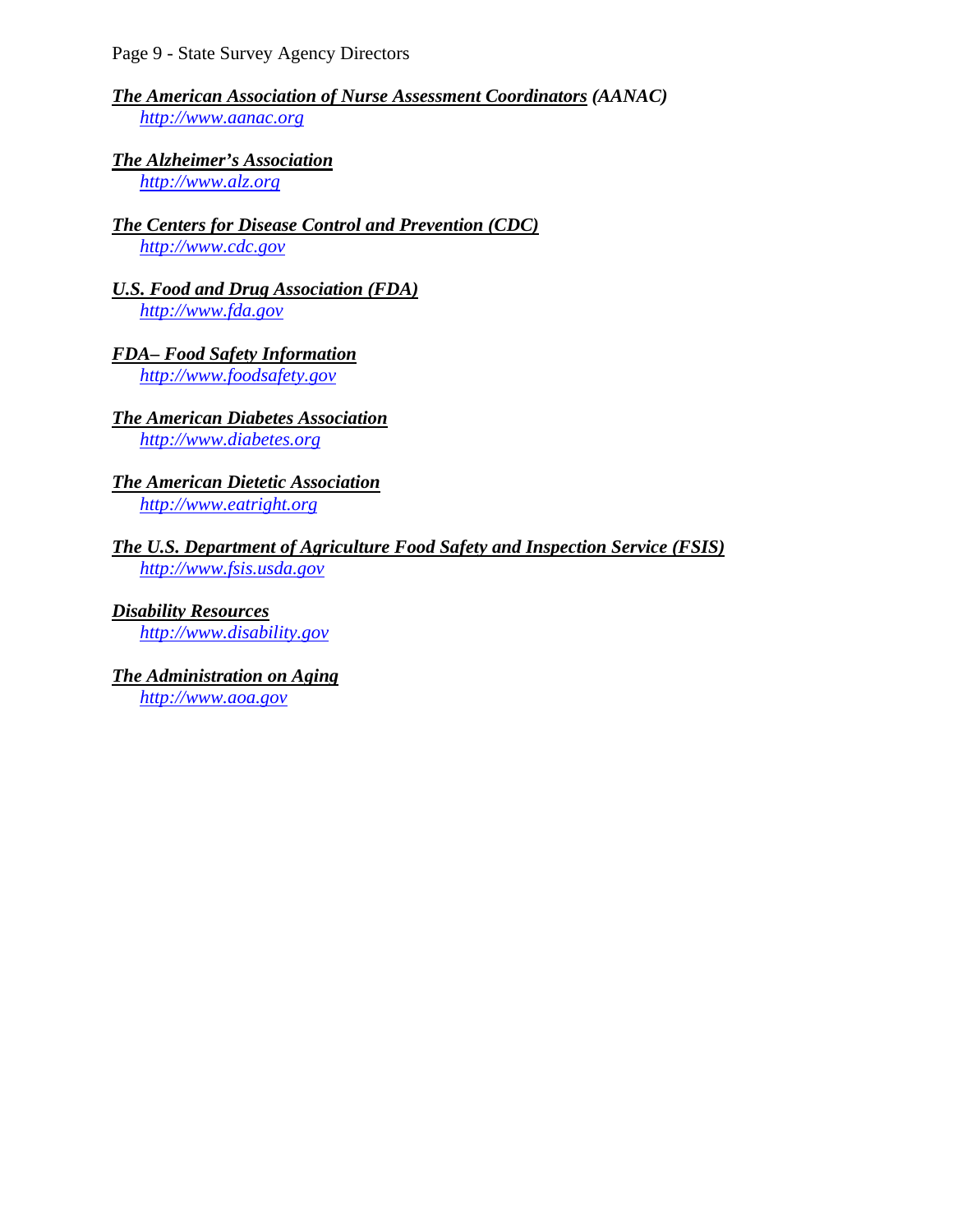#### **Social Security Act §1860D Part D – Voluntary Prescription Drug Benefit Program**

#### Subpart 1 – Part D Eligible Individuals and Prescription Drug Benefits

• SEC. 1860D-1. *[42 U.S.C. 1395w-101]*

### *(a) PROVISION OF QUALIFIED PRESCRIPTION DRUG COVERAGE THROUGH ENROLLMENT IN PLANS.—*

(1) IN GENERAL.—Subject to the succeeding provisions of this part, each part D eligible individual (as defined in paragraph  $(3)(A)$ ) is entitled to obtain qualified prescription drug coverage (described in section 1860D-2(a)) as follows: (A) FEE-FOR-SERVICE ENROLLEES MAY RECEIVE COVERAGE THROUGH A PRESCRIPTION DRUG PLAN.—A part D eligible individual who is not enrolled in an MA plan may obtain qualified prescription drug coverage through enrollment in a prescription drug plan (as defined in section 1860D-41(a)(14)).

(B) MEDICARE ADVANTAGE ENROLLEES.—

(i) ENROLLEES IN A PLAN PROVIDING QUALIFIED PRESCRIPTION DRUG COVERAGE RECEIVE COVERAGE THROUGH THE PLAN.—A part D eligible individual who is enrolled in an MA-PD plan obtains such coverage through such plan. (ii) LIMITATION ON ENROLLMENT OF MA PLAN ENROLLEES IN PRESCRIPTION DRUG PLANS.—Except as provided in clauses (iii) and (iv), a part D eligible individual who is enrolled in an MA plan may not enroll in a prescription drug plan under this part.

(iii) PRIVATE FEE-FOR-SERVICE ENROLLEES IN MA PLANS NOT PROVIDING QUALIFIED PRESCRIPTION DRUG COVERAGE PERMITTED TO ENROLL IN A PRESCRIPTION DRUG PLAN.—A part D eligible individual who is enrolled in an MA private fee-for-service plan (as defined in section  $1859(b)(2)$ ) that does not provide qualified prescription drug coverage may obtain qualified prescription drug coverage through enrollment in a prescription drug plan.

(iv) ENROLLEES IN MSA A PLANS PERMITTED TO ENROLL IN A PRESCRIPTION DRUG PLAN.—A part D eligible individual who is enrolled in an MSA plan (as defined in section  $1859(b)(3)$ ) may obtain qualified prescription drug coverage through enrollment in a prescription drug plan.

(2) COVERAGE FIRST EFFECTIVE JANUARY 1, 2006.—Coverage under prescription drug plans and MA-PD plans shall first be effective on January 1, 2006. (3) DEFINITIONS.—For purposes of this part:

(A) PART D ELIGIBLE INDIVIDUAL.—The term "part D eligible individual" means an individual who is entitled to benefits under part A or enrolled under part B. (B) MA PLAN.—The term "MA plan" has the meaning given such term in section

 $1859(b)(1)$ .

(C) MA-PD PLAN.—The term "MA-PD plan" means an MA plan that provides qualified prescription drug coverage.

*(b) ENROLLMENT PROCESS FOR PRESCRIPTION DRUG PLANS.—* 

(1) ESTABLISHMENT OF PROCESS.—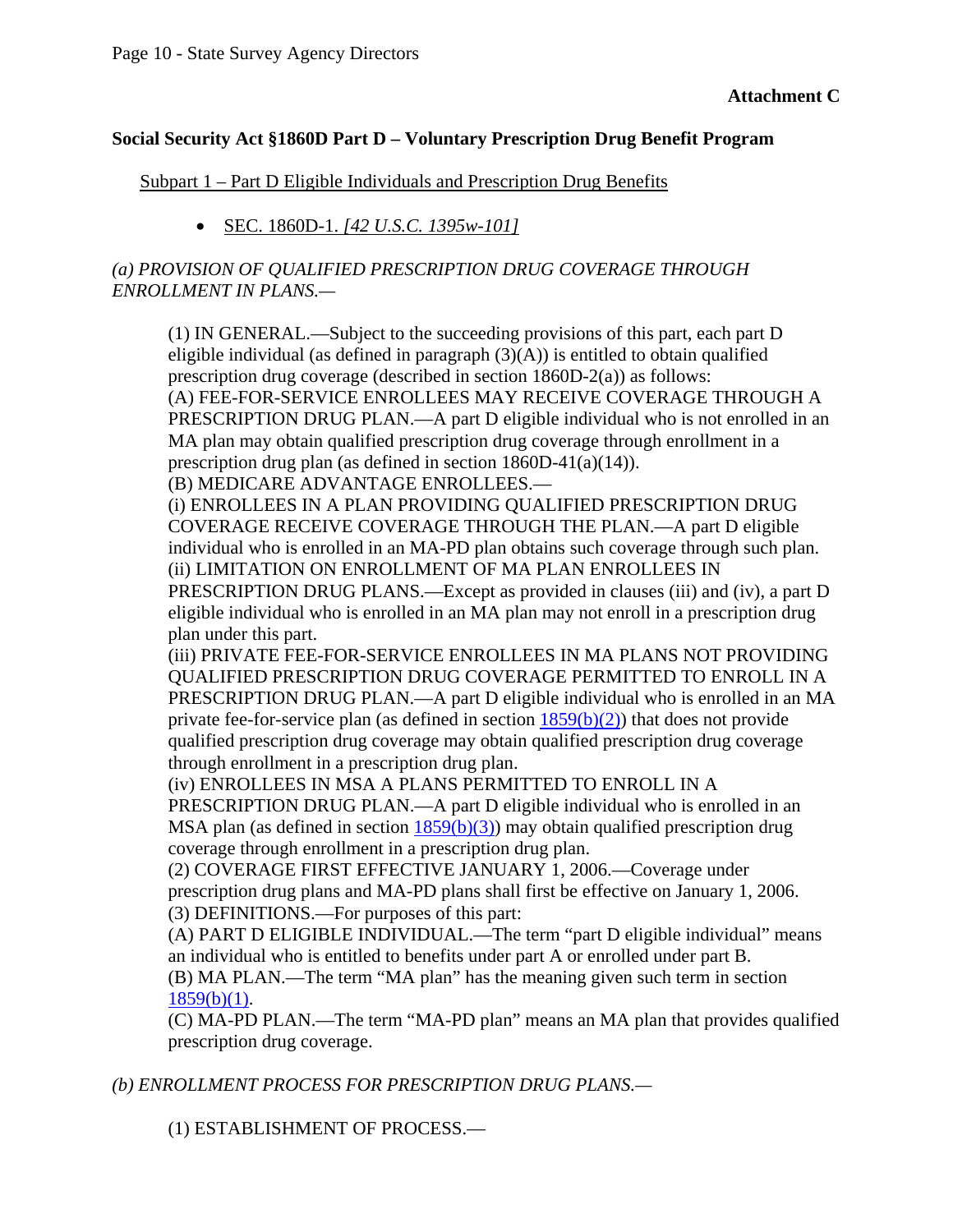Page 11 - State Survey Agency Directors

(A) IN GENERAL.—The Secretary shall establish a process for the enrollment, disenrollment, termination, and change of enrollment of part D eligible individuals in prescription drug plans consistent with this subsection.

(B) APPLICATION OF MA RULES.—In establishing such process, the Secretary shall use rules similar to (and coordinated with) the rules for enrollment, disenrollment, termination, and change of enrollment with an MA-PD plan under the following provisions of section [1851:](http://www.ssa.gov/OP_Home/ssact/title18/1851.htm)

(i) RESIDENCE REQUIREMENTS.—Section  $1851(b)(1)(A)$ , relating to residence requirements.

> **[** *SEC. 1851(b)(1)(A). RESIDENT REQUIREMENTS –SPECIAL RULES.* (1) RESIDENCE REQUIREMENT.— (A) IN GENERAL.—Except as the Secretary may otherwise provide and except as provided in subparagraph (C), an individual is eligible to elect a Medicare+Choice plan offered by a Medicare+Choice organization only if the plan serves the geographic area in which the individual resides.**]**

(ii) EXERCISE OF CHOICE.—Section  $1851(c)$  (other than paragraph (3)(A) of such section), relating to exercise of choice.

> **[**SEC. 1851(c) PROCESS FOR EXERCISING CHOICE.— (1) IN GENERAL.— The Secretary shall establish a process through which elections described in subsection (a) are made and changed, including the form and manner in which such elections are made and changed. Such elections shall be made or changed only during coverage election periods specified under subsection (e) and shall become effective as provided in subsection (f). (2) COORDINATION THROUGH MEDICARE+CHOICE ORGANIZATIONS.— (A) ENROLLMENT.—Such process shall permit an individual who wishes to elect a Medicare+Choice plan offered by a Medicare+Choice organization to make such election through the filing of an appropriate election form with the organization. (B) DISENROLLMENT.—Such process shall permit an individual, who has elected a Medicare+Choice plan offered by a Medicare+Choice organization and who wishes to terminate such election, to terminate such election through the filing of an appropriate election form with the organization. (3)  $DEFALIT. — (A)$ INITIAL ELECTION.— (i) IN GENERAL.—Subject to clause (ii), an individual who fails to make an election during an initial election period under subsection (e)(1) is deemed to have chosen the original Medicare fee-for-service program option. (ii) SEAMLESS CONTINUATION OF COVERAGE.—The Secretary may establish procedures under which an individual who is enrolled in a health plan (other than Medicare+Choice plan) offered by a Medicare+Choice organization at the time of the initial election period and who fails to elect to receive coverage other than through the organization is deemed to have elected the Medicare+Choice plan offered by the organization (or, if the organization offers more than one such plan, such plan or plans as the Secretary identifies under such procedures). (B) CONTINUING PERIODS.—An individual who has made (or is deemed to have made) an election under this section is considered to have continued to make such election until such time as— (i) the individual changes the election under this section, or (ii) the Medicare+Choice plan with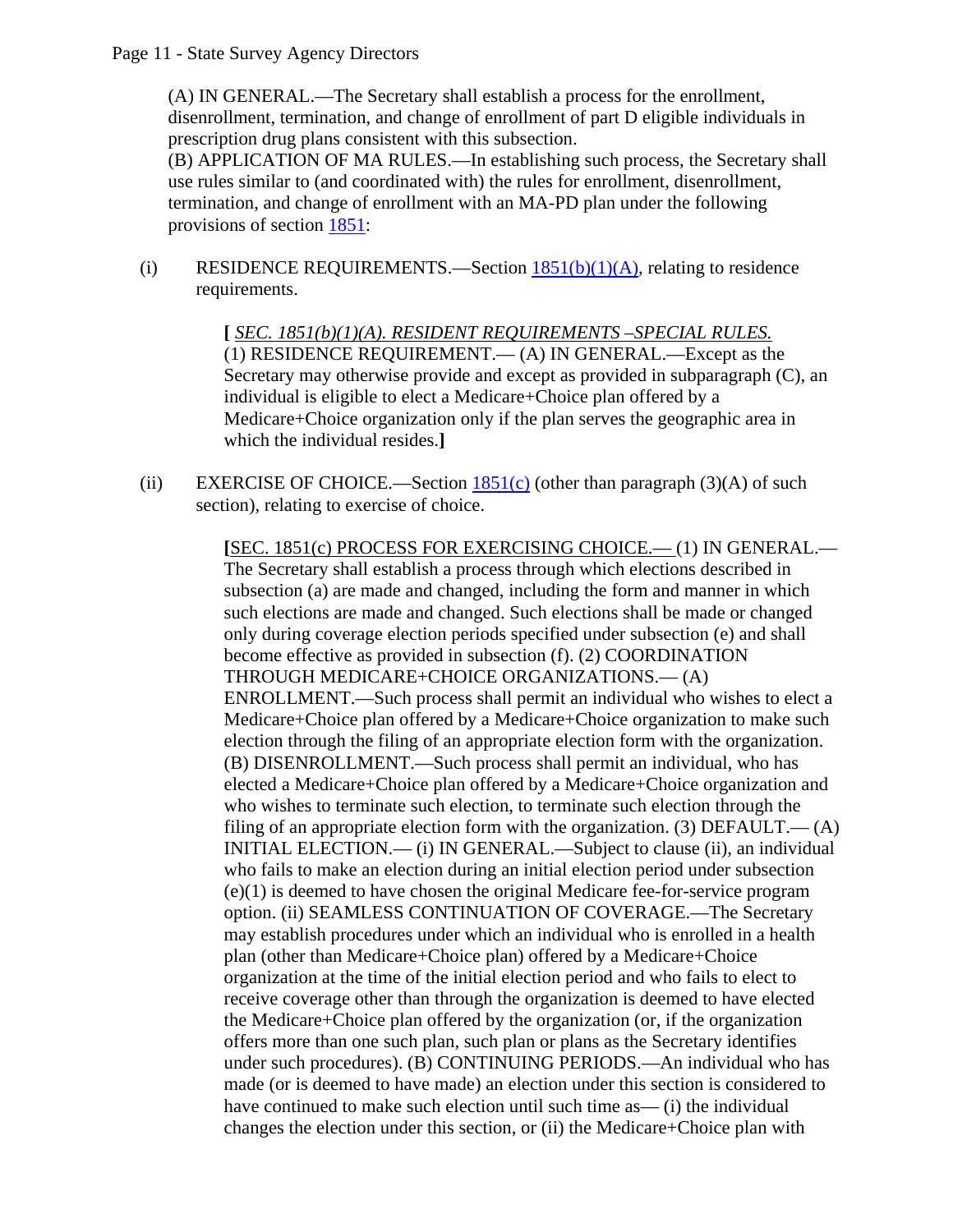respect to which such election is in effect is discontinued or, subject to subsection (b)(1)(B), no longer serves the area in which the individual resides**.]**

- (iii) COVERAGE ELECTION PERIODS.—Subject to paragraphs (2) and (3) of this subsection, section  $1851(e)$  (other than subparagraphs (B) and (C) of paragraph (2) and the second sentence of paragraph (4) of such section), relating to coverage election periods, including initial periods, annual coordinated election periods, special election periods, and election periods for exceptional circumstances.
- (iv) COVERAGE PERIODS.—Section 1851(f), relating to effectiveness of elections and changes of elections.
- (v) GUARANTEED ISSUE AND RENEWAL.—Section  $\frac{1851(g)}{g}$  (other than paragraph (2) of such section and clause (i) and the second sentence of clause (ii) of paragraph (3)(C) of such section), relating to guaranteed issue and renewal.
- (vi) MARKETING MATERIAL AND APPLICATION FORMS.—Section 1851(h), relating to approval of marketing material and application forms. In applying clauses (ii), (iv), and (v) of this subparagraph, any reference to section  $1851(e)$  shall be treated as a reference to such section as applied pursuant to clause (iii) of this subparagraph.

(C) SPECIAL RULE.—The process established under subparagraph (A) shall include, in the case of a part D eligible individual who is a full-benefit dual eligible individual (as defined in section  $1935(c)(6)$ ) who has failed to enroll in a prescription drug plan or an MA-PD plan, for the enrollment in a prescription drug plan that has a monthly beneficiary premium that does not exceed the premium assistance available under section  $1860D-14(a)(1)(A)$ . If there is more than one such plan available, the Secretary shall enroll such an individual on a random basis among all such plans in the PDP region. Nothing in the previous sentence shall prevent such an individual from declining or changing such enrollment.

### (2) INITIAL ENROLLMENT PERIOD.—

(A) PROGRAM INITIATION.—In the case of an individual who is a part D eligible individual as of November 15, 2005, there shall be an initial enrollment period that shall be the same as the annual, coordinated open election period described in section  $1851(e)(3)(B)(iii)$ , as applied under paragraph  $(1)(B)(iii)$ .

(B) CONTINUING PERIODS.—In the case of an individual who becomes a part D eligible individual after November 15, 2005, there shall be an initial enrollment period which is the period under section  $1851(e)(1)$ , as applied under paragraph  $(1)(B)(iii)$  of this section, as if "entitled to benefits under part A or enrolled under part B" were substituted for "entitled to benefits under part A and enrolled under part B", but in no case shall such period end before the period described in subparagraph (A).

(3) ADDITIONAL SPECIAL ENROLLMENT PERIODS.—The Secretary shall establish special enrollment periods, including the following:

(A) INVOLUNTARY LOSS OF CREDITABLE PRESCRIPTION DRUG COVERAGE.—

(i) IN GENERAL.—In the case of a part D eligible individual who involuntarily loses creditable prescription drug coverage (as defined in section 1860D-13(b)(4)).

(ii) NOTICE.—In establishing special enrollment periods under clause (i), the Secretary shall take into account when the part D eligible individuals are provided notice of the loss of creditable prescription drug coverage.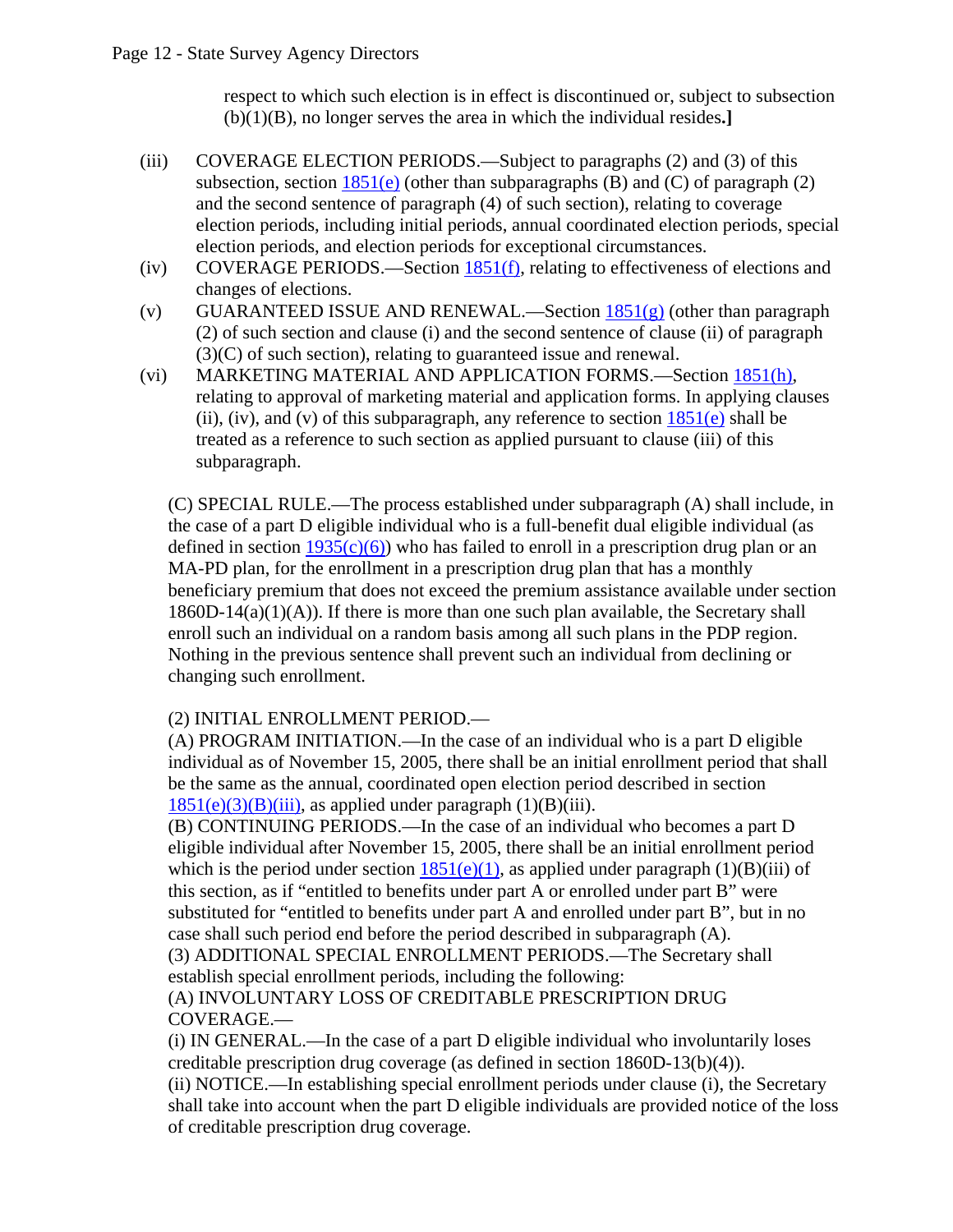#### Page 13 - State Survey Agency Directors

(iii) FAILURE TO PAY PREMIUM.—For purposes of clause (i), a loss of coverage shall be treated as voluntary if the coverage is terminated because of failure to pay a required beneficiary premium.

(iv) REDUCTION IN COVERAGE.—For purposes of clause (i), a reduction in coverage so that the coverage no longer meets the requirements under section 1860D-13(b)(5) (relating to actuarial equivalence) shall be treated as an involuntary loss of coverage. (B) ERRORS IN ENROLLMENT.—In the case described in section 1837(h) (relating to errors in enrollment), in the same manner as such section applies to part B.

(C) EXCEPTIONAL CIRCUMSTANCES.—In the case of part D eligible individuals who meet such exceptional conditions (in addition to those conditions applied under paragraph (1)(B)(iii)) as the Secretary may provide.

(D) MEDICAID COVERAGE.—In the case of an individual (as determined by the Secretary) who is a full-benefit dual eligible individual (as defined in section  $1935(c)(6)$ ). (E) DISCONTINUANCE OF MA-PD ELECTION DURING FIRST YEAR OF ELIGIBILITY.—In the case of a part D eligible individual who discontinues enrollment in an MA-PD plan under the second sentence of section  $1851(e)(4)$  at the time of the election of coverage under such sentence under the original Medicare fee-for-service program.

(4) INFORMATION TO FACILITATE ENROLLMENT.—

(A) IN GENERAL.—Notwithstanding any other provision of law but subject to subparagraph (B), the Secretary may provide to each PDP sponsor and MA organization such identifying information about part D eligible individuals as the Secretary determines to be necessary to facilitate efficient marketing of prescription drug plans and MA-PD plans to such individuals and enrollment of such individuals in such plans. (B) LIMITATION.—

(i) PROVISION OF INFORMATION.—The Secretary may provide the information under subparagraph (A) only to the extent necessary to carry out such subparagraph. (ii) USE OF INFORMATION.—Such information provided by the Secretary to a PDP sponsor or an MA organization may be used by such sponsor or organization only to facilitate marketing of, and enrollment of part D eligible individuals in, prescription drug plans and MA-PD plans.

(5) REFERENCE TO ENROLLMENT PROCEDURES FOR MA-PD PLANS.— For rules applicable to enrollment, dis-enrollment, termination, and change of enrollment of part D eligible individuals in MA-PD plans, see section [1851](http://www.ssa.gov/OP_Home/ssact/title18/1851.htm).

(6) REFERENCE TO PENALTIES FOR LATE ENROLLMENT.—Section 1860D-13(b) imposes a late enrollment penalty for part D eligible individuals who— (A) enroll in a prescription drug plan or an MA-PD plan after the initial enrollment period described in paragraph (2); and

(B) fail to maintain continuous creditable prescription drug coverage during the period of non-enrollment.

# *(c) PROVIDING INFORMATION TO BENEFICIARIES.—*

(1) ACTIVITIES.—The Secretary shall conduct activities that are designed to broadly disseminate information to part D eligible individuals (and prospective part D eligible individuals) regarding the coverage provided under this part. Such activities shall ensure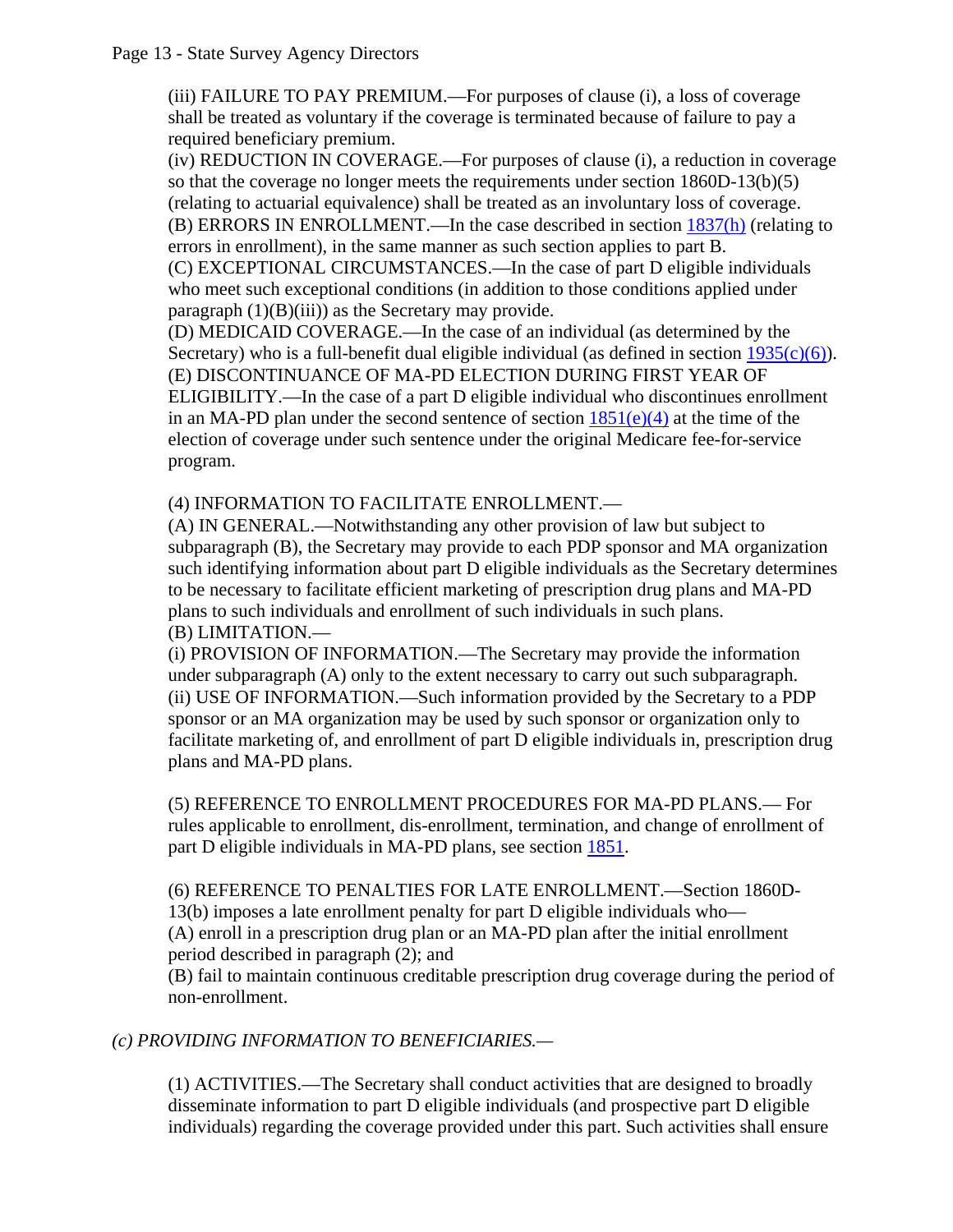that such information is first made available at least 30 days prior to the initial enrollment period described in subsection  $(b)(2)(A)$ .

(2) REQUIREMENTS.—The activities described in paragraph (1) shall—

(A) be similar to the activities performed by the Secretary under section  $1851(d)$ ,

including dissemination (including through the toll-free telephone number 1-800-

MEDICARE) of comparative information for prescription drug plans and MA-PD plans; and

(B) be coordinated with the activities performed by the Secretary under such section and under section [1804](http://www.ssa.gov/OP_Home/ssact/title18/1804.htm).

# (3) COMPARATIVE INFORMATION.—

(A) IN GENERAL.—Subject to subparagraph (B), the comparative information referred to in paragraph  $(2)(A)$  shall include a comparison of the following with respect to qualified prescription drug coverage:

(i) BENEFITS.—The benefits provided under the plan.

(ii) MONTHLY BENEFICIARY PREMIUM.—The monthly beneficiary premium under the plan.

(iii) QUALITY AND PERFORMANCE.—The quality and performance under the plan. (iv) BENEFICIARY COST-SHARING.—The cost-sharing required of part D eligible individuals under the plan.

(v) CONSUMER SATISFACTION SURVEYS.—The results of consumer satisfaction surveys regarding the plan conducted pursuant to section 1860D-4(d).

(B) EXCEPTION FOR UNAVAILABILITY OF INFORMATION.—The Secretary is not required to provide comparative information under clauses (iii) and (v) of subparagraph (A) with respect to a plan—

(i) for the first plan year in which it is offered; and

(ii) for the next plan year if it is impracticable or the information is otherwise unavailable.

(4) INFORMATION ON LATE ENROLLMENT PENALTY.—The information disseminated under paragraph (1) shall include information concerning the methodology for determining the late enrollment penalty under section 1860D-13(b).

• SEC. 1860D-3. *[42 U.S.C. 1395w-103]* 

# *(a) ASSURING ACCESS TO A CHOICE OF COVERAGE.—*

(1) CHOICE OF AT LEAST TWO PLANS IN EACH AREA.—The Secretary shall ensure that each part D eligible individual has available, consistent with paragraph (2), a choice of enrollment in at least 2 qualifying plans (as defined in paragraph (3)) in the area in which the individual resides, at least one of which is a prescription drug plan. In any such case in which such plans are not available, the part D eligible individual shall be given the opportunity to enroll in a fallback prescription drug plan.

(2) REQUIREMENT FOR DIFFERENT PLAN SPONSORS.—The requirement in paragraph (1) is not satisfied with respect to an area if only one entity offers all the qualifying plans in the area.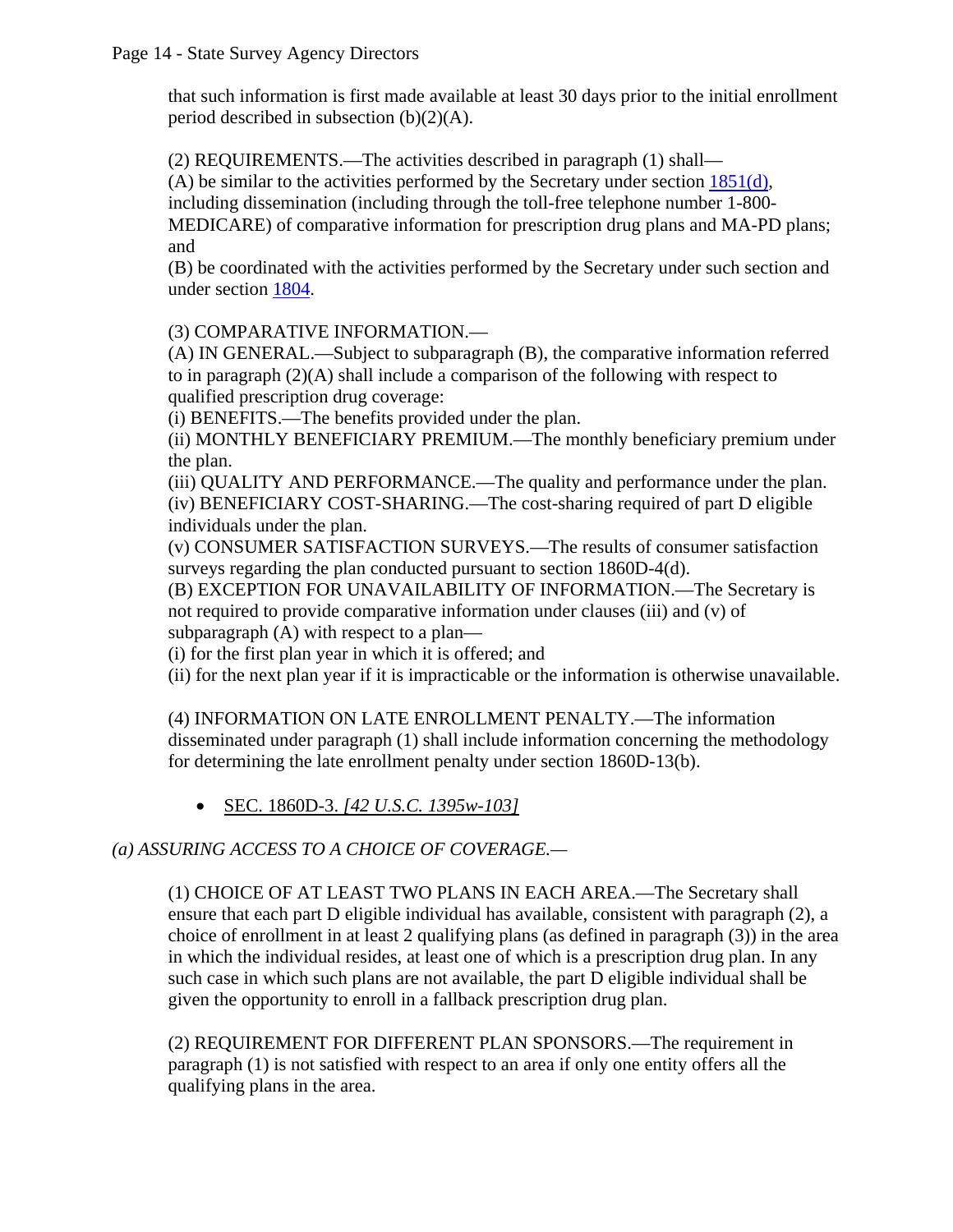Page 15 - State Survey Agency Directors

(3) QUALIFYING PLAN DEFINED.—For purposes of this section, the term "qualifying plan" means—

(A) a prescription drug plan; or

(B) an MA-PD plan described in section  $1851(a)(2)(A)(i)$  that provides—

(i) basic prescription drug coverage; or

(ii)qualified prescription drug coverage that provides supplemental prescription drug coverage so long as there is no MA monthly supplemental beneficiary premium applied under the plan, due to the application of a credit against such premium of a rebate under section  $1854(b)(1)(C)$ .

*(b) FLEXIBILITY IN RISK ASSUMED AND APPLICATION OF FALLBACK PLAN.—In order to ensure access pursuant to subsection (a) in an area—* 

(1) The Secretary may approve limited risk plans under section 1860D-11(f) for the area; and

(2) only if such access is still not provided in the area after applying paragraph (1), the Secretary shall provide for the offering of a fallback prescription drug plan for that area under section  $1860D-11(g)$ .

# **Social Security Act §1802 - Free Choice by Patient Guaranteed**

• SEC. 1802. *[42 U.S.C. 1395a]*

### (a) BASIC FREEDOM OF CHOICE.—

Any individual entitled to insurance benefits under this title may obtain health services from any institution, agency, or person qualified to participate under this title if such institution, agency, or person undertakes to provide him such services.

### (b) USE OF PRIVATE CONTRACTS BY MEDICARE BENEFICIARIES.—

(1) IN GENERAL.—Subject to the provisions of this subsection, nothing in this title shall prohibit a physician or practitioner from entering into a private contract with a Medicare beneficiary for any item or service—

(A) for which no claim for payment is to be submitted under this title, and

(B) for which the physician or practitioner receives—

(i) no reimbursement under this title directly or on a capitated basis, and

(ii) receives no amount for such item or service from an organization which receives reimbursement for such item or service under this title directly or on a capitated basis.

### (2) BENEFICIARY PROTECTIONS.—

(A) IN GENERAL.—Paragraph (1) shall not apply to any contract unless—

(i) the contract is in writing and is signed by the Medicare beneficiary before any item or service is provided pursuant to the contract;

(ii) the contract contains the items described in subparagraph (B); and

(iii) the contract is not entered into at a time when the Medicare beneficiary is facing an emergency or urgent health care situation.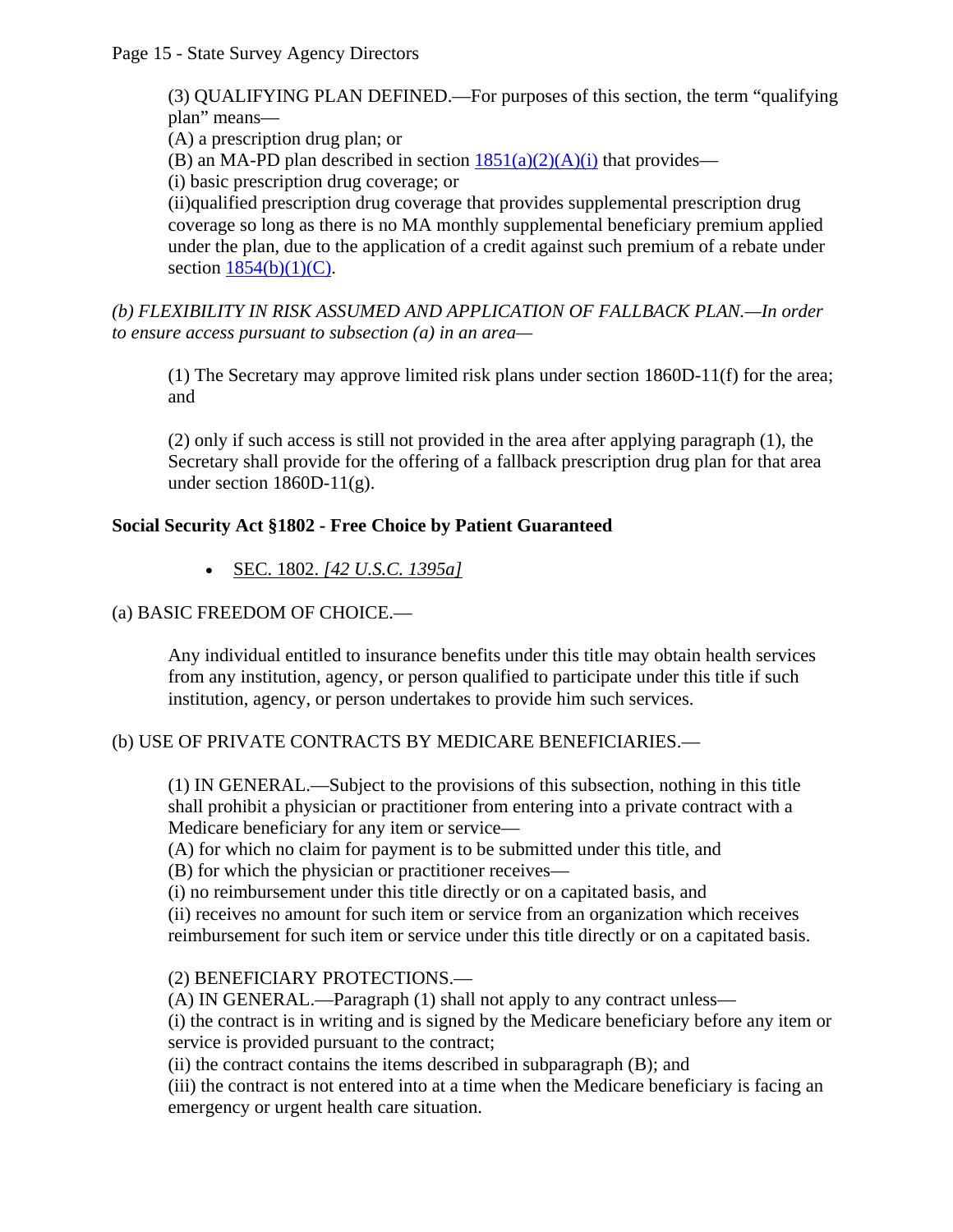(B) ITEMS REQUIRED TO BE INCLUDED IN CONTRACT.—Any contract to provide items and services to which paragraph

(1) applies shall clearly indicate to the Medicare beneficiary that by signing such contract the beneficiary—

(i) agrees not to submit a claim (or to request that the physician or practitioner submit a claim) under this title for such items or services even if such items or services are otherwise covered by this title;

(ii) agrees to be responsible, whether through insurance or otherwise, for payment of such items or services and understands that no reimbursement will be provided under this title for such items or services;

(iii) acknowledges that no limits under this title (including the limits under section  $1848(g)$ ) apply to amounts that may be charged for such items or services;

(iv) acknowledges that Medigap plans under section [1882](http://www.ssa.gov/OP_Home/ssact/title18/1882.htm) do not, and other supplemental insurance plans may elect not to, make payments for such items and services because payment is not made under this title; and

(v) acknowledges that the Medicare beneficiary has the right to have such items or services provided by other physicians or practitioners for whom payment would be made under this title.

Such contract shall also clearly indicate whether the physician or practitioner is excluded from participation under the Medicare program under section [1128](http://www.ssa.gov/OP_Home/ssact/title11/1128.htm).

## (3) PHYSICIAN OR PRACTITIONER REQUIREMENTS.—

(A) IN GENERAL.—Paragraph (1) shall not apply to any contract entered into by a physician or practitioner unless an affidavit described in subparagraph (B) is in effect during the period any item or service is to be provided pursuant to the contract. (B) AFFIDAVIT.—An affidavit is described in this subparagraph if—

(i) the affidavit identifies the physician or practitioner and is in writing and is signed by the physician or practitioner;

(ii) the affidavit provides that the physician or practitioner will not submit any claim under this title for any item or service provided to any Medicare beneficiary (and will not receive any reimbursement or amount described in paragraph (1)(B) for any such item or service) during the 2-year period beginning on the date the affidavit is signed; and (iii) a copy of the affidavit is filed with the Secretary no later than 10 days after the first contract to which such affidavit applies is entered into.

(C) ENFORCEMENT.—If a physician or practitioner signing an affidavit under subparagraph (B) knowingly and willfully submits a claim under this title for any item or service provided during the 2-year period described in subparagraph (B)(ii) (or receives any reimbursement or amount described in paragraph (1)(B) for any such item or service) with respect to such affidavit—

(i) this subsection shall not apply with respect to any items and services provided by the physician or practitioner pursuant to any contract on and after the date of such submission and before the end of such period; and

(ii) no payment shall be made under this title for any item or service furnished by the physician or practitioner during the period described in clause (i) (and no reimbursement or payment of any amount described in paragraph  $(1)(B)$  shall be made for any such item or service).

(4) LIMITATION ON ACTUAL CHARGE AND CLAIM SUBMISSION REQUIREMENT NOT APPLICABLE.—Section  $1848(g)$  shall not apply with respect to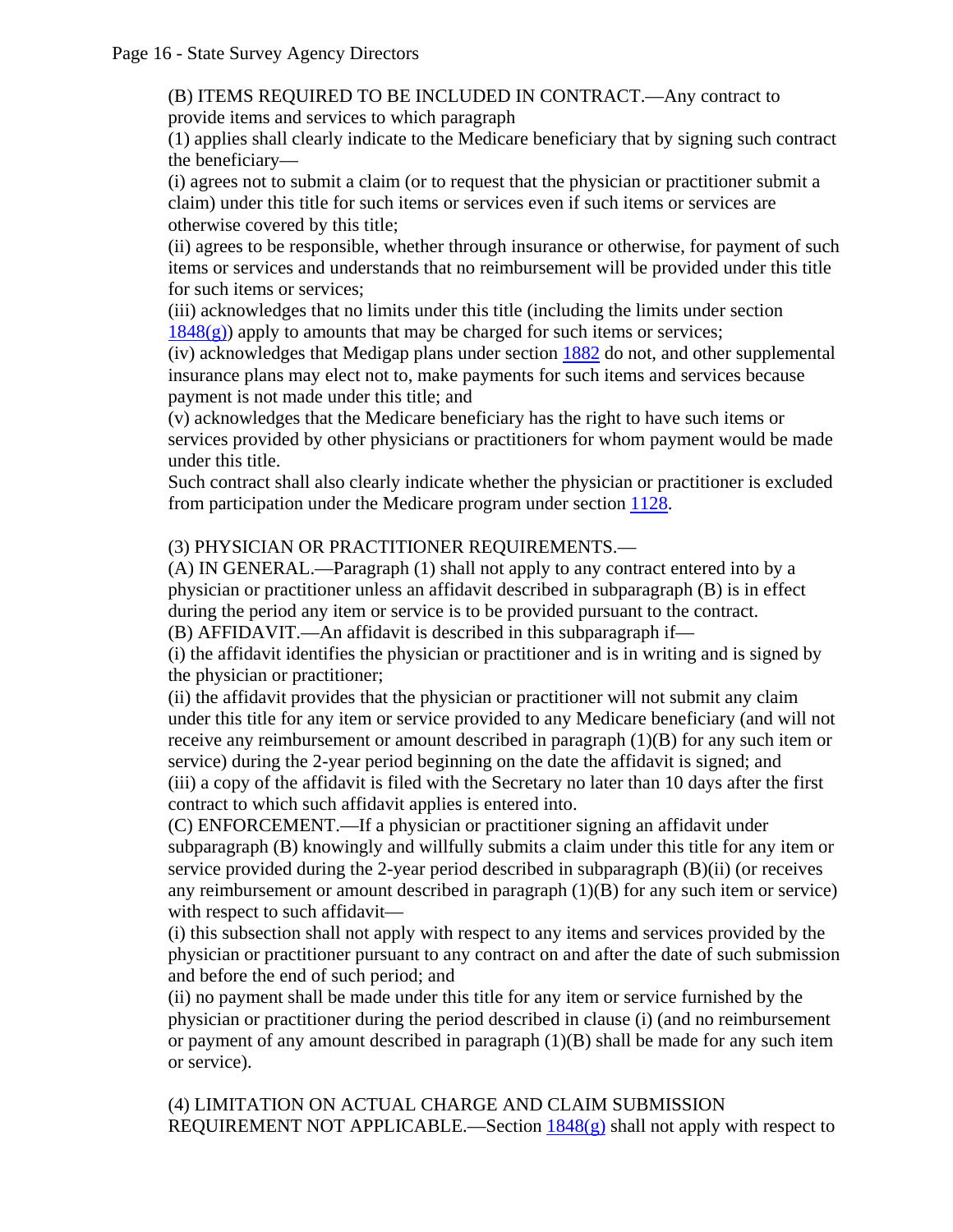any item or service provided to a Medicare beneficiary under a contract described in paragraph (1).

(5) DEFINITIONS.—In this subsection:

(A) MEDICARE BENEFICIARY.—The term "Medicare beneficiary" means an individual who is entitled to benefits under part A or enrolled under part B. (B) PHYSICIAN.—The term "physician" has the meaning given such term by paragraphs (1), (2), (3), and (4) of section  $1861(r)^{31}$ . (C) PRACTITIONER.—The term "practitioner" has the meaning given such term by section  $1842(b)(18)(C)$ .

### **Social Security Act §1902 - State Plans for Medical Assistance**

(a) A STATE PLAN FOR MEDICAL ASSISTANCE MUST –

(23) provide that (A) any individual eligible for medical assistance (including drugs) may obtain such assistance from any institution, agency, community pharmacy, or person, qualified to perform the service or services required (including an organization which provides such services, or arranges for their availability, on a prepayment basis), who undertakes to provide him such services, and (B) an enrollment of an individual eligible for medical assistance in a primary care case-management system (described in section  $1915(b)(1)$ ), a Medicaid managed care organization, or a similar entity shall not restrict the choice of the qualified person from whom the individual may receive services under section  $1905(a)(4)(C)$ , except as provided in subsection (g), in section [1915](http://www.ssa.gov/OP_Home/ssact/title19/1915.htm), and in section  $1932(a)$ , except that this paragraph shall not apply in the case of Puerto Rico, the Virgin Islands, and Guam, and except that nothing in this paragraph shall be construed as requiring a State to provide medical assistance for such services furnished by a person or entity convicted of a felony under Federal or State law for an offense which the State agency determines is inconsistent with the best interests of beneficiaries under the State plan.

### **CFR §483.60 Pharmacy Services**

The nursing home must provide routine and emergency drugs and biologicals to its residents, or obtain them under an agreement described in [§483.75\(h\)](#page-0-0) of this part. The nursing home may permit unlicensed personnel to administer drugs if State law permits, but only under the general supervision of a licensed nurse.

- ¾ *Interpretive Guidelines §483.60*
	- The nursing home is responsible under  $\frac{8483.75(h)}{h}$  for the "timeliness of the services."
	- A drug, whether prescribed on a routine, emergency, or as needed basis, must be provided in a timely manner.
	- If failure to provide a prescribed drug in a timely manner causes the resident discomfort or endangers his or her health and safety, then this requirement is not met.